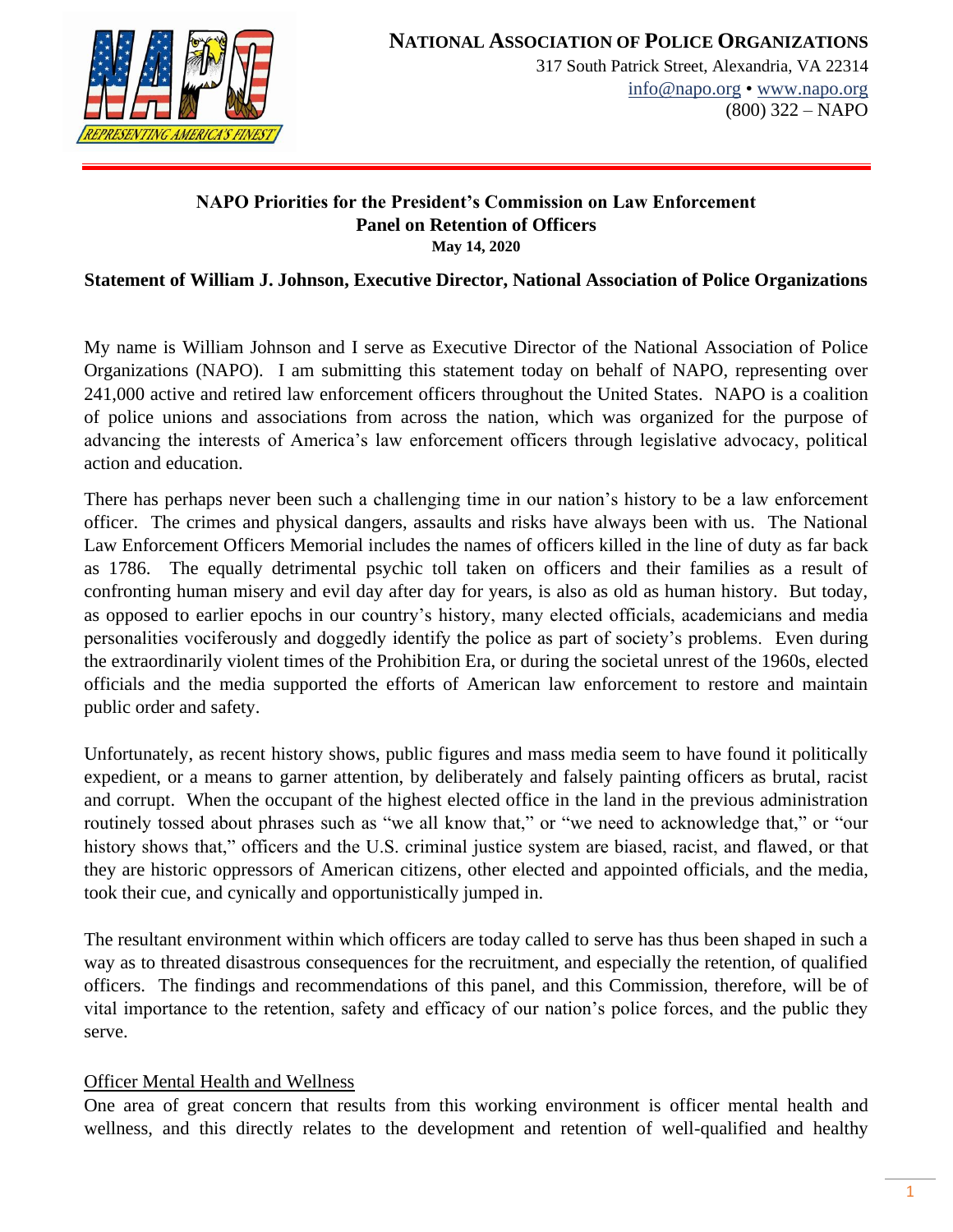officers. Officers are forced to deal with a career's worth of human misery, wickedness and sorrow. The abused child, the adolescent rape victim, the mother killed by a drunk driver, the baby hit by stray bullets, the grandmother beaten half to death for a few dollars. These are not stories in the news for the officers involved. They do not have the luxury of turning away, they have to respond to the situation and take responsibility for it. This is what passes for "normal" in their work world. The work that officers do each day and the environments in which they are placed take a huge toll on the human mind, body, and soul. Many of our officers suffer from PTSD.

According to [Blue H.E.L.P.,](https://bluehelp.org/) 228 current or active duty officers died by suicide in 2019, well over the 128 officers that were killed in the line of duty last year. In 2018, there were 172 officer suicides. 60 officers have taken their own lives so far this year. These are just the numbers that are reported and tracked. Many officers are reluctant to seek help, especially through services offered by their agency. They worry about confidentiality, fear that admitting their need for help will jeopardize their employment or believe the mental health specialists provided will not understand what they are going through, what they have experienced.

Every officer in this nation should have access to a peer mentoring program. One cannot overstate the importance of confidential, peer mentoring services to supporting officers' mental health and wellness. These services must have the buy-in of the rank-and-file officers and their representative organizations and cannot be seen as controlled by management in order to be truly successful. Peer-led counseling services are a way for officers to address their mental health concerns before they escalate and ensure they get the help they need.

I will not go into great detail about the merits and best practices of peer mentoring programs as part of a department's or agency's officer safety and wellness program as the Department of Justice's Office of Community Oriented Policing Services (COPS) released two excellent reports covering these issues in March of 2019: *[Law Enforcement Mental Health and Wellness Act Report to Congress](https://cops.usdoj.gov/RIC/Publications/cops-p370-pub.pdf)* and *[Law](https://cops.usdoj.gov/RIC/Publications/cops-p371-pub.pdf)  [Enforcement Mental Health and Wellness Programs: Eleven Case Studies.](https://cops.usdoj.gov/RIC/Publications/cops-p371-pub.pdf)* The COPS Office worked closely with NAPO and law enforcement organizations and agencies across the country on these two reports they should be mandatory reading for the Commission.

Recommendations 13, 14, 15, and 18 from the *[Law Enforcement Mental Health and Wellness Act](https://cops.usdoj.gov/RIC/Publications/cops-p370-pub.pdf)  [Report to Congress](https://cops.usdoj.gov/RIC/Publications/cops-p370-pub.pdf)* regarding peer mentoring programs are vital ones that NAPO urges the Commission to include in its final recommendations on Officer Safety, Health and Wellness:

**Recommendation 13<sup>1</sup>**: Support the expansion of peer support programs to ensure all officers have access to this important wellness service.

**Recommendation 14<sup>2</sup>:** Support the expansion of peer programs to include broader health and wellness, not just critical incident stress.

**Recommendation 15<sup>3</sup>:** Support alternative models to agency-specific peer programs, such as through regional collaborations or labor organizations.

**Recommendation 18<sup>4</sup>**: Improve legislative privacy protections for officers seeking assistance from peer crisis lines and other peer-support services.

<sup>1</sup> *[Law Enforcement Mental Health and Wellness Act Report to Congress](https://cops.usdoj.gov/RIC/Publications/cops-p370-pub.pdf)*, p. 32

<sup>2</sup> *[Law Enforcement Mental Health and Wellness Act Report to Congress](https://cops.usdoj.gov/RIC/Publications/cops-p370-pub.pdf)*, p. 33

<sup>3</sup> *[Law Enforcement Mental Health and](https://cops.usdoj.gov/RIC/Publications/cops-p370-pub.pdf) Wellness Act Report to Congress*, p. 33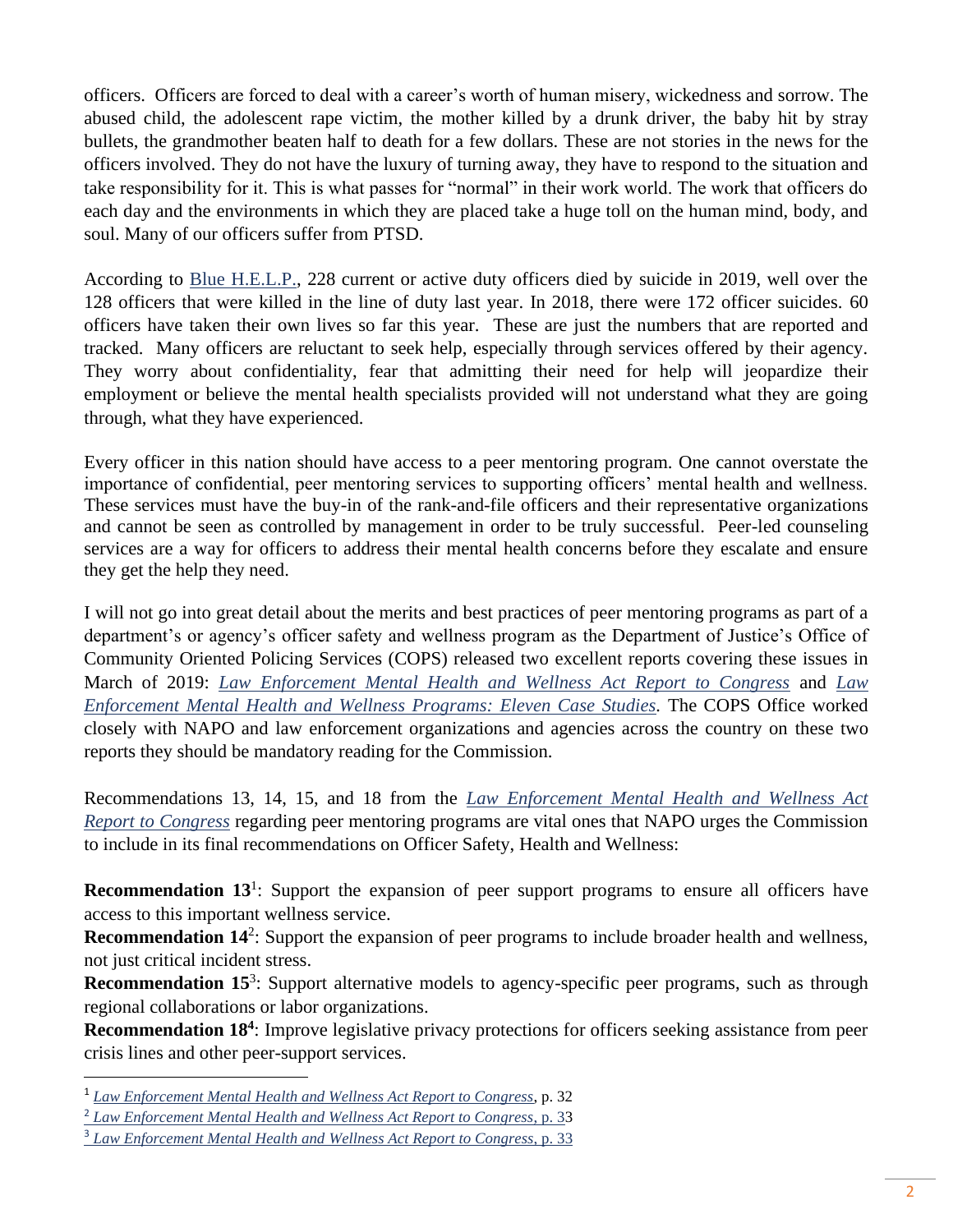We cannot stress enough the importance of **Recommendation 18** from the *Report to Congress*. Officers are public servants. Unless the strictest privacy standards are established and maintained, an officer's mental health care, including that through peer mentoring services, can be discoverable on the public record, used in court proceedings, or affect their employment. Officers feel more comfortable admitting their concerns and asking questions and are more likely to take advantage of mental health services when they know they will be confidential.

# **NAPO strongly supports Recommendation 18 and the need to enact legislation that makes all communications made by officers to crisis counseling services (including peer services), and all records related to the communications, confidential.**

**Further Recommendation**: **Amend the Federal Rules of Evidence to expand the privileges section (Rule 501) to exclude from introduction into evidence in federal proceedings statements made by an officer in the context of critical incident peer debriefs and peer-involved mental health care for officers involved in highly stressful situations.**

Supporting the mental health of officers and providing resources and services they will use to preserve and protect their mental health and wellness not only saves lives, but it helps agencies retain experienced officers who might otherwise burn out or turn away from policing due to the mental stresses of the job. This is a vital issue that cuts across and impacts all the work of the Commission.

# Public Perception of Law Enforcement and Officer Rights

Another area of concern that impacts officer retention is the public perception of law enforcement and the laws they enforce. NAPO sincerely appreciates the opportunity to work with the Commission, the Department's COPS Office, the Attorney General and other appropriate stakeholders to advance the goal of safer encounters, and a conscious, higher public satisfaction with America's officers and agencies. The Attorney General has expressed great concern regarding how common it has become for persons in contact with the police to resist, obstruct, interfere, thwart and even attack officers. Mr. Barr said he would like to see the public encouraged to "comply, *then* complain." NAPO has noted that in Florida, departments have had success engaging the community by utilizing the services of community leaders to educate their particular constituencies or congregations to do just this. Confrontations and obstruction go down, so long as the citizen believes that a complaint the next day will be treated seriously and evaluated fairly.

In addition to supporting community education programs such as "comply, *then* complain", we urge the Commission to recommend protecting officers' rights and ensuring officers' Constitutional rights are protected during both workplace and critical incident investigations.

It should come as no surprise that American law officers, like any other human beings, are likely to treat others the way they themselves are treated. We rightfully demand that officers treat others with impartiality, fairness, equity and justice. We expect officers to engage in dialogue and to do their best to consider all sides of a situation before making a judgement. Yet if officers are deprived of these same fundamental indicia of respect and worth in their own workplaces, we cannot reasonably expect them to exhibit and provide these qualities to the public they serve once they walk out the precinct doors.

<sup>4</sup> *[Law Enforcement Mental Health and Wellness Act Report to Congress,](https://cops.usdoj.gov/RIC/Publications/cops-p370-pub.pdf)* p. 36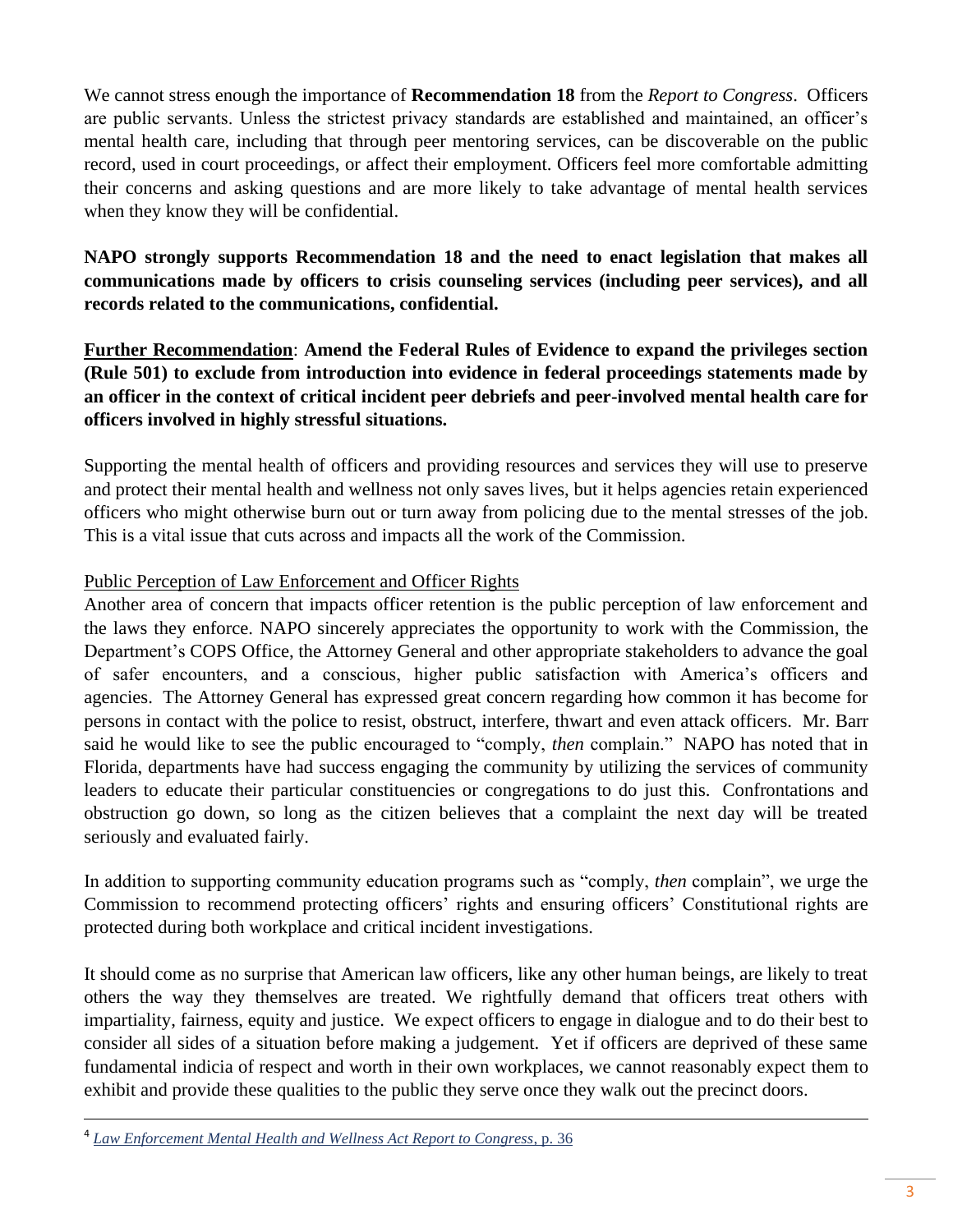There is a serious need for the implementation of minimal national standards and procedures to guide both state and local law enforcement agencies and law enforcement officers during internal investigations, administrative hearings, and evaluation of citizen complaints. Too often law enforcement officers are subjected to the first-blush reaction of their department or the expediencies of local politics during internal investigations and administrative hearings.

**NAPO strongly recommends enacting a national "Law Enforcement Officer Bill of Rights".**  Please see the Law Enforcement [Officer's Procedural](https://www.congress.gov/111/bills/hr1972/BILLS-111hr1972ih.pdf) Bill of Rights Act, which establishes officer due process rights and the attached fact sheet on this proposal.

In this current environment particularly, agencies are more likely to attract and retain officers if the officers know that their due process rights are protected and they will not lose their jobs or their reputations for politically expedient reasons.

As respect for law enforcement and the retention of officers go hand in hand, **NAPO reiterates our recommendation that the Commission publicly support the legitimate workplace and adjudicative rights of officers.** 

# Collective Bargaining

The right to collectively bargain is another workplace right that helps ensure officer retention. While many public safety agencies benefit from a productive partnership between the agency and employees, many other agencies are not able to. Currently, many states do not allow public safety employees the fundamental right to bargain with their employers. History shows that denying workers the right to bargain collectively causes poor morale, the waste of resources, unsafe and inadequate working conditions, and low productivity. Ultimately, it is the public's safety and security that is jeopardized by such poor working conditions for officers.

**NAPO recommends that the Commission supports granting all law enforcement officers in all 50 states the right to discuss workplace issues with their employers.** We support the **[Public Safety](https://www.congress.gov/116/bills/hr1154/BILLS-116hr1154ih.pdf)  [Employer-Employee Cooperation Act](https://www.congress.gov/116/bills/hr1154/BILLS-116hr1154ih.pdf)** as it would provide a framework for such discussions, while respecting the right and flexibility of states to write their own laws for public sector workers. The public safety is best protected through effective partnerships between first responders on the front lines and the agencies that employ them. The right to collectively bargain ensures that public safety officers can meet with local officials to discuss how they do their jobs and how best to protect the public.

Please see the attached studies and reports in support of public safety collective bargaining and officer due process rights: *Collective Bargaining Can Reduce Turnover and Improve Public Safety, American Police Unions: A Hindrance or Help to Innovation, Police Recruitment and Retention for the New Millennium, and Police Reform from the Bottom Up: Officers and Their Unions as Agents of Change.*

#### Increased Penalties for Crimes against Law Enforcement

Providing increased protections for officers' lives is essential to officer recruitment and retention. Law enforcement officer assaults, injuries, and deaths have increased sharply in recent years. According to a January 2019 report from the Office of Community Oriented Policing Services (COPS), 2018 saw a 24 percent increase in the number of officers shot and killed compared to 2017. 28 officers were shot in ambushes or premeditated, calculated assaults.